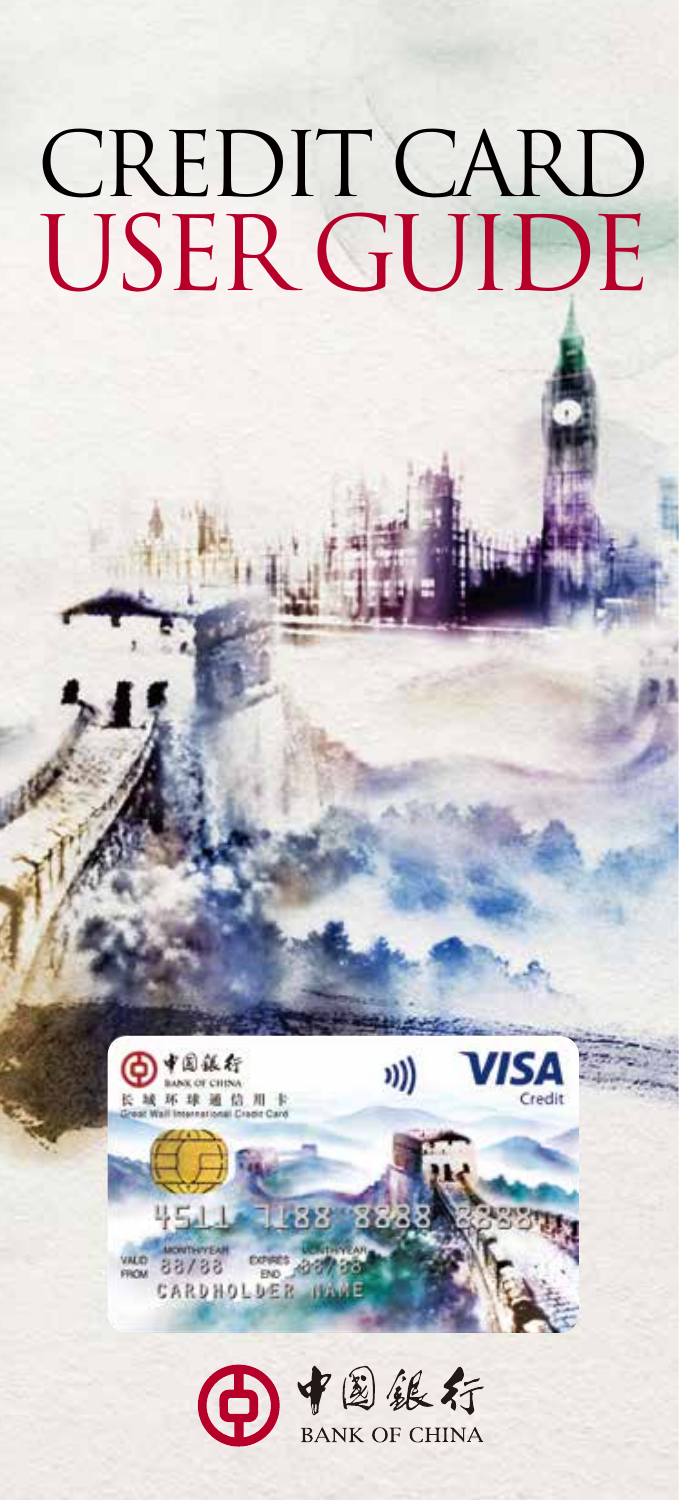## Bank of China (UK) Limited Bank of China (UK) Limited Great Wall International Credit Card Great Wall International Credit Card User Guide User Guide

## CONTACT US

## **Bank of China (UK) Limited Card Centre** 1 Lothbury, London, EC2R 7DB

Tel - 0044 (0) 20 7282 8763 Fax - 0044 (0) 20 7282 8959 Email - cardcentre.uk@mail.notes.bank-of-china.com

## **Bank of China (UK) Limited Banking Department**

2 Lothbury, London EC2R 7DB Tel - 0044 (0) 20 7282 8845 Fax - 0044 (0) 20 7282 8846 Email - business.uk@mail.notes.bank-of-china.com

#### **Bank of China (UK) Limited London Chinatown Branch**

107 Shaftesbury Avenue, London W1D 5DA Tel - 0044 (0) 20 7437 5975 Fax - 0044 (0) 20 7734 1704 Email - wbranch@mail.notes.bank-of-china.com

#### **Bank of China (UK) Limited Birmingham Branch**

33 Horse Fair, Birmingham B1 1DD Tel - 0044 (0) 121 622 7002 Fax - 0044 (0) 121 622 7082 Email - birmingham@mail.notes.bank-of-china.com

#### **Bank of China (UK) Limited Manchester Branch**

67-69 Mosley Street, Manchester M2 3JB Tel - 0044 (0) 161 236 8302 Fax - 0044 (0) 161 228 0285 Email - manchester.uk@mail.notes.bank-of-china.com

#### **Bank of China (UK) Limited Glasgow Branch**

450 Sauchiehall Street, Glasgow G2 3JD Tel - 0044 (0) 141 332 3354 Fax - 0044 (0) 141 332 6728 Email - glasgow@mail.notes.bank-of-china.com

**Bank of China (UK) Limited is registered in England No 6193060. Registered Office: 1 Lothbury, London EC2R 7DB.Authorised by the Prudential Regulation Authority and regulated by the Financial Conduct Authority and the Prudential Regulation Authority.**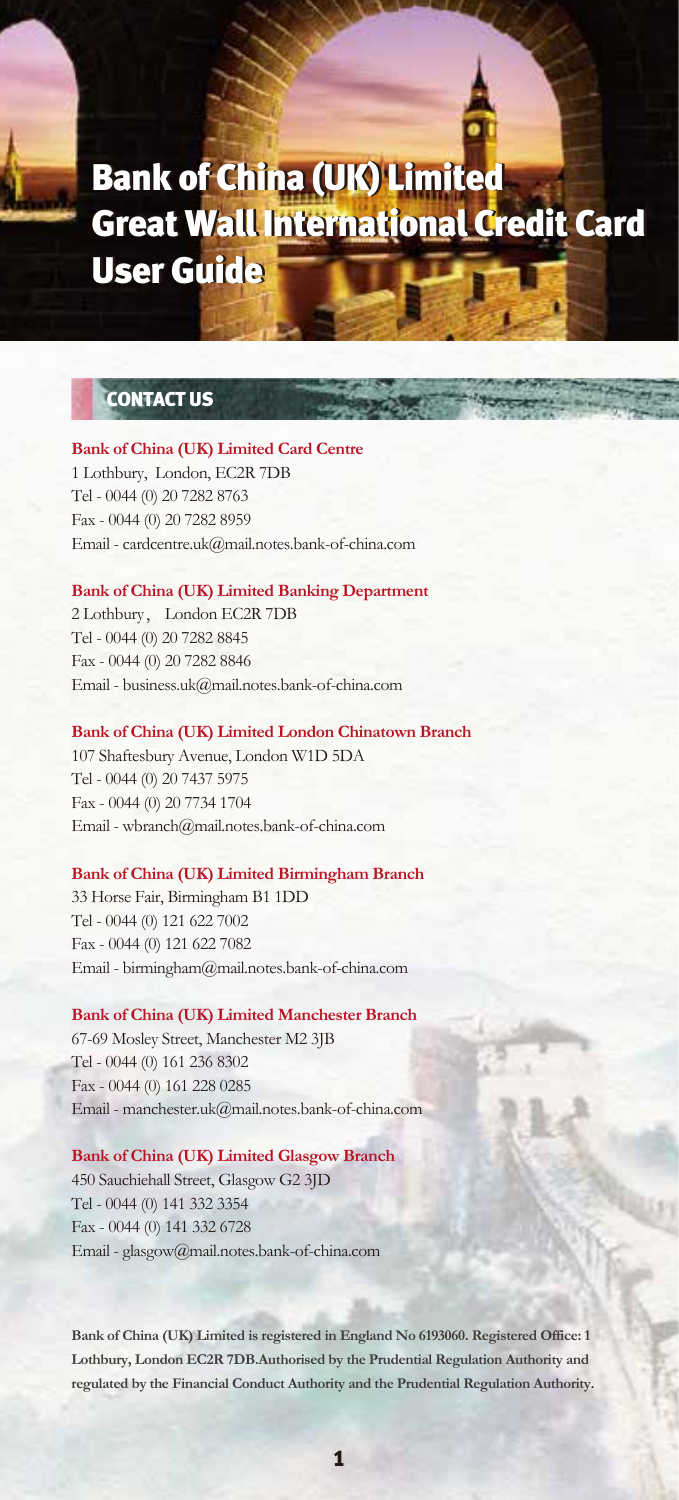

## **When You Receive Your Card**

いか 山谷時代

- Please check the embossed name on the card, and advise us if it is incorrect.
- Please sign the back of your card immediately, using the same signature as on your credit card application.

2

زينا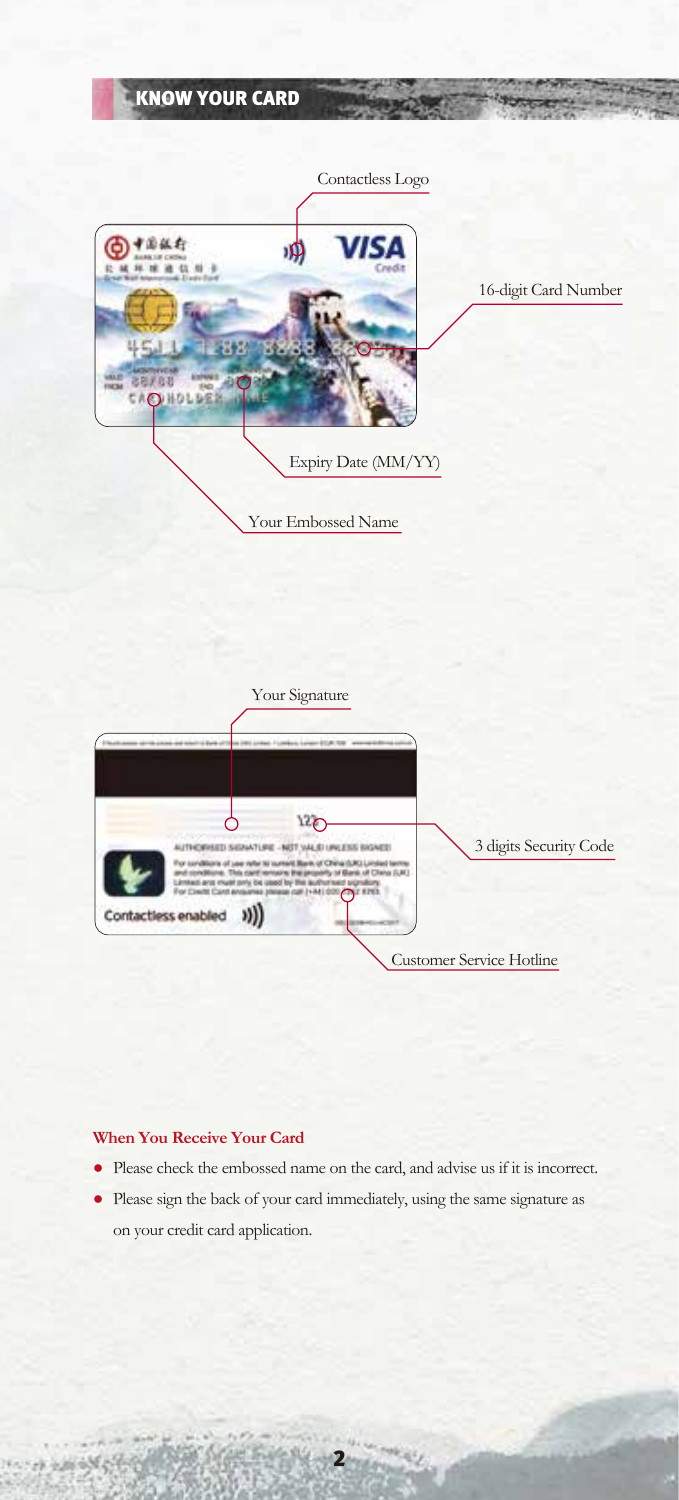## ACTIVATE YOUR CARD

#### **By Telephone**

Please call our customer service hotline on **+44 (0)20 7282 8763**.

During working hours (Monday to Friday 9:00 to 17:00, except public holidays), our staff will answer your phone and process your card activation.

During non working hours, your call will be answered and your card activated by our Call Centre based in China.

#### **By Post**

Alternatively, you can sign the receipt on the card carrier, then either hand it in to any Bank of China (UK) Limited branch, or post it to Bank of China (UK) Limited Card Centre, 1 Lothbury, London EC2R 7DB.

USE YOUR CARD

#### **Worldwide Acceptance**

You can use your card to pay for goods and services in the UK and abroad wherever you see the **VISA** sign.

Using your card abroad may incur fees or charges. Please refer to "Using your card abroad" in the Tariff of banking charges (personal accounts).

#### **Non Face-to-face Transactions**

Your card enables you to make payments online and by telephone. You may be asked for the card security number (i.e. the last 3 digits on the back of your card). However, you should NEVER provide your PIN for non face to face transactions or disclose it to anyone.

#### **Convenient Cash Advance**

You can withdraw cash at any ATM and bank branches displaying the **VISA** sign across the world. A cash advance fee will apply. Please refer to Section 3 of the Tariff of banking charges (personal accounts).

The cash you will receive when abroad will be in the local currency. The daily cash withdrawal limit for the Gold card is £500 or local currency equivalent and for the Classic card the limit is  $\frac{1}{200}$  or local currency equivalent per day. Where a foreign country imposes a cash withdrawal limit that is lower, you will only be allowed to withdraw cash in accordance with the local limit.

Withdrawal charges may be applicable if you withdraw money outside of the UK or at a commercial ATM within the UK. Charge will usually be displayed before you carry out the withdrawal.

Please note that you are required to provide proof of identity to withdraw cash over-the-counter in branches.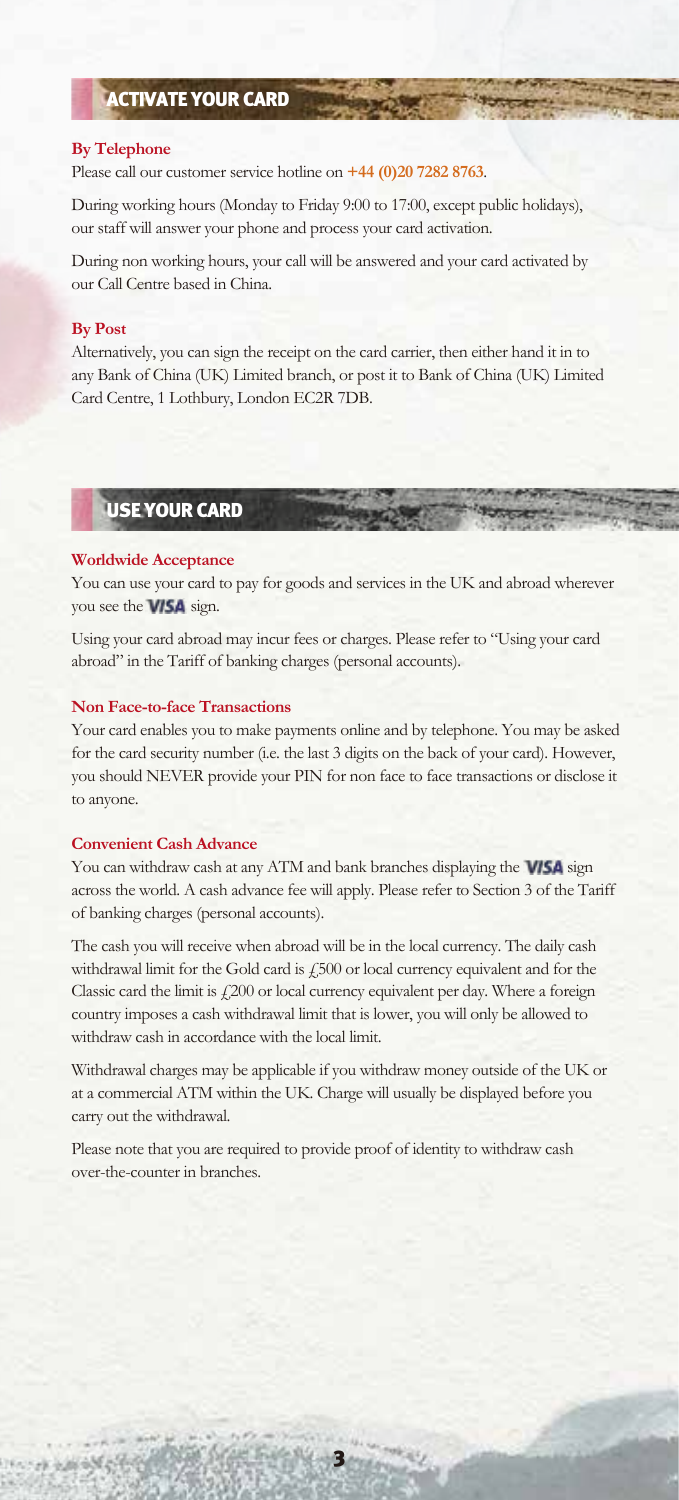#### **Short Message Services (SMS)**

If you registered your valid UK or China mobile number with our bank, you will be automatically enrolled for credit card SMS services. This service will provide you with real time transaction alert and status update of your account. Therefore, it is very important that you contact us to advise us of any changes of your mobile number as soon as possible.

Please contact us if you wish not to use the credit card SMS.

#### **Bank of China (UK) Limited Verified by Visa Services ("BOCUK VbV")**

BOCUK VbV is a free and secure payment and fraud prevention service that helps to protect you from the unauthorised use of your credit card when making online purchases.

BOC UK VbV allows you to validate and authenticate online purchases with participating retailers by applying a unique verification code that will be sent to your pre-registered mobile phone number. This helps to protect you from unauthorised card use and fraud when shopping online.

The BOCUK VbV verification code is a unique set of number and if you either inputted the code incorrectly or passed its life span, it is possible to request for a new code again for a maximum of 5 attempts within 10 minutes. If you exceeded the number of attempts within 10 minutes, the transaction will be automatically declined and your BOCUK VbV function will be suspended. To unlock the BOCUK VbV, please contact Card Centre.

## **Contactless Payment <b>W**

Contactless is a fast and simple payment method which enables you to tap and pay  $\mathbf{\hat{y}}$ (no PINs required) for transactions up to  $£30$  wherever you see the contactless logo. Most large shops in the UK and Transport for London now accept contactless payment.

Your card already carries a contactless chip. However you will need to activate this feature by completing an ATM transaction (cash withdrawal or PINs management) prior to first contactless use. Please note that for any transaction amount exceeding £30, you will be asked to complete it by chip & pins verification.

## MANAGE YOUR ACCOUNT

#### **Statement Enquiry**

Your monthly statement will be sent to you by post to your correspondent address. You can also access your account information via Internet Banking or telephone banking.

- Internet Banking Enquiry: You can view your credit card statement by logging into the Bank of China (UK) Limited Internet Banking. However, you need to activate the credit card online enquiry function at your account holding branch first.
- Telephone Enquiry: You can enquire about your credit card account by calling our Card Centre on +44 (0)20 7282 8763.

#### **Statement Date and Due Date**

いれる ある気をす

Your statement will be issued monthly, unless there has been no transaction during the period and the balance is nil. The period between two statement dates is your statement cycle. Transactions during the last cycle will be shown on your latest statement. You must repay at least the minimum repayment shown on your statement by the Due Date. However, it would incur interest and take you longer to clear the balance if you keep only paying the minimum repayment.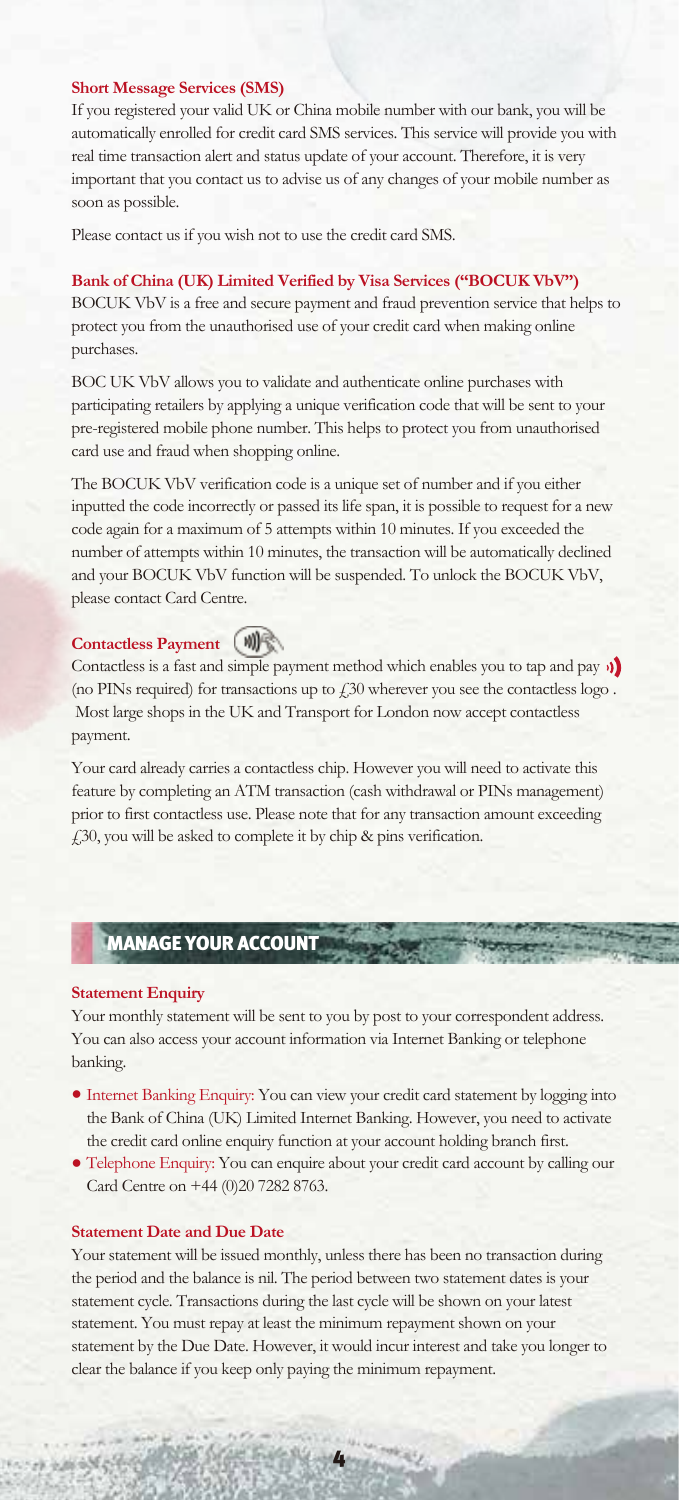#### **Interest and Late Payment Fees**

If you do not pay the full amount that you owe by the Due Date, you will start paying interest on every transaction from the date of the transaction. If your payment is late and/or you do not pay at least the minimum amount, you may be charged default fees. Please see Section 3 of the Tariff of banking charges (personal accounts) for details.

#### **Representative Examples**

For a Classic card, the standard interest rate is 17.1% per annum variable on card purchases. This is the equivalent to 20.40% APR representative variable based on an assumed credit limit of  $f$ 1,200.00, Annual Fee of  $f$ 10 and repaid in 12 equal monthly instalments. The total amount you will have to pay will be  $\ell$ 1,324.00.

For a Gold card, the standard interest rate is 12.7% per annum variable on card purchase. This is the equivalent to 20.9% APR representative variable based on an assumed credit limit of  $f$ 1,200.00, Annual Fee of  $f$ 40.00 and repaid in 12 equal monthly instalments. The total amount you will have to pay will be  $f1,324.12$ .

#### **Credit Limit Adjustment**

You may submit a written request to us to either increase or decrease your credit limit and we will consider your application. However, any change will be subject to our credit assessment and approval.

- Temporary Adjustment: We may temporarily increase your credit limit if we consider it appropriate upon your request. A temporary increase of credit limit cannot be used for the purpose of making cash withdrawal. A temporary credit limit increase will be valid for a maximum of 30 days.
- Permanent Adjustment: We will only consider a permanent increase of your credit limit if you have had an active credit card account with us for at least six months and providing you meet our credit worthiness assessment requirements.

## CREDIT CARD REPAYMENT

You can have up to 50 days interest free period (including cash advances), if you pay your balance in full and on time and have no arrears.

#### **Full or Minimum Repayment**

Each month you must repay at least 5% of the amount you owe us plus fees and interest, or £5, whichever is greater. Your statement will show the minimum you must pay and the payment date. If your account is in arrears, the minimum monthly repayment will include any previous month(s) overdue minimum amount.

- Full Repayment: If you always settle the full balance on your latest statement by the Due Date, you will have up to 50 days interest free period.
- Minimum Repayment: If you choose to pay the minimum amount indicated in your account statement or any amount less than the full balance, there will not be an 'interest free' period and we will charge you interest as per the Tariff of banking charges (personal accounts) from the date of the transaction.
- None/Late Repayment: If you failed to make a minimum repayment by the Due Date, a Late Payment Fee will apply to your credit card account and your credit card account will be suspended.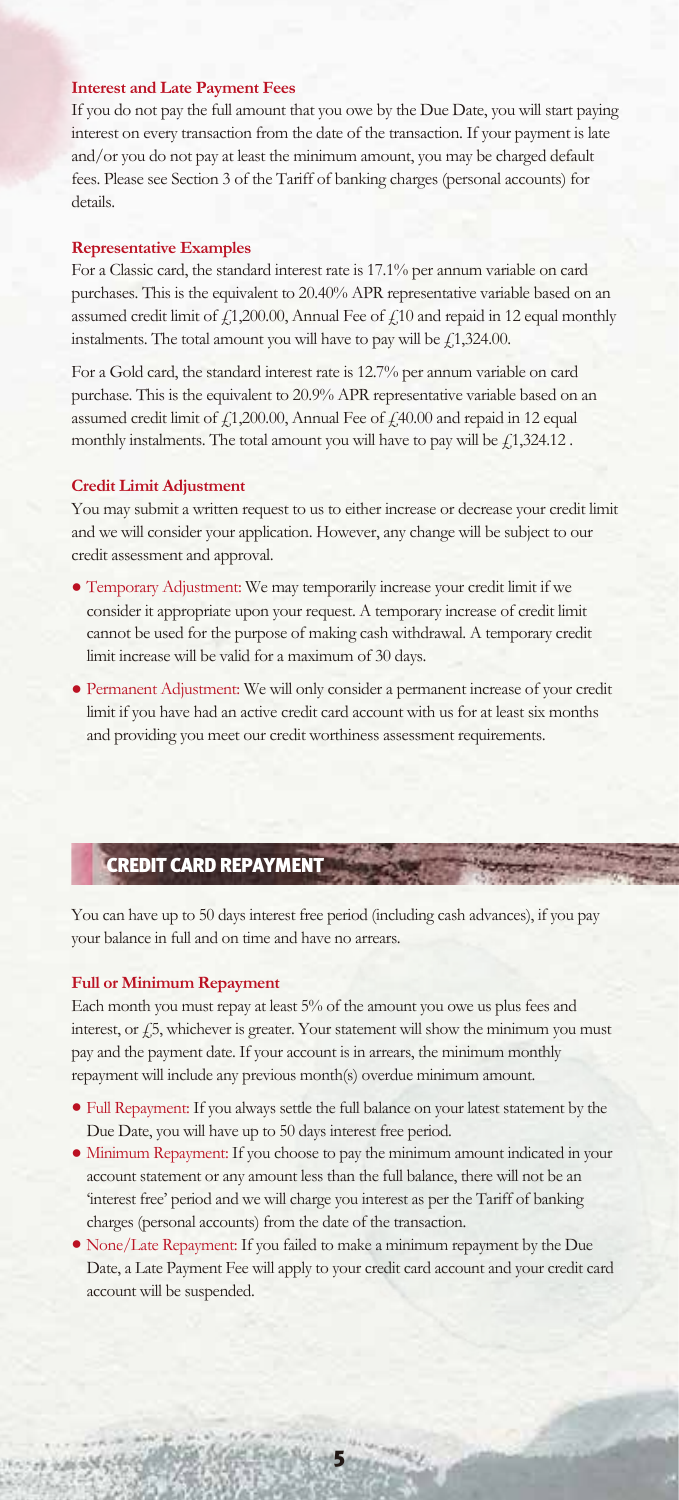#### **Allocation of Payment**

If the payment received is only the minimum repayment and/or it is not sufficient to cover the whole outstanding amount, we will pay off the transactions in the following order:

- For accounts that are not in arrears (within 90 days overdue) :
- **1.** Interests, Fees and Charges
- **2.** Cash Withdrawals
- **3.** Purchases

Within each category, the funds received will be allocated to clear the oldest balance first.

- For accounts in arrears (over 90 days overdue):
- **1.** Cash Withdrawals
- **2.** Purchases
- **3.** Interests, Fees and Charges

Again, the oldest balance will be paid first in each category. This will in turn bring your account out of the arrears status.

#### **Automated Repayment**

You can make automated repayment if you hold a Bank of China (UK) Limited pound sterling current account. You can choose either to make minimum or full repayment and the amount will be debited from your current account automatically each month.

If you wish to use this feature you can either select 'Automated Repayment' when you complete the credit card application form, or collect an "Automated Repayment Form" from any Bank of China (UK) Limited branch to set up automated repayment. Failed automated repayment may incur a fee. So, please ensure you have sufficient funds in your current account to cover your credit card repayment balance in full at each cycle. If there is insufficient balance in your current account, we will collect all available funds from the account to cover your credit card balance.

Automated Repayment can only be set up by the principal cardholder and not by any additional cardholder.

#### **One-off Payment**

- In our branches: To pay from your Bank of China (UK) Limited account, please visit any Bank of China (UK) Limited branch to make payments and/or transfers.
- Internet Banking: Alternatively, please log in to your Internet Banking via www.bankofchina.com/uk and select "Domestic Other Bank". Apply sort code 40-50-37 and account number 10000500, and quote your 16 digit credit card number as reference.
- Pay from other banks: To pay from other UK bank accounts, please quote sort code 40-50-37, account number 10000500, and your 16 digit credit card number as reference.

**Please ensure you input the sort code, account number and reference correctly. Otherwise, the money may be paid to the wrong account and you may lose your money. We are unable to apply your payment if no credit card number has been provided or the number provided is incorrect.**

#### **Other Payment Method**

いける あかり

You can also make payments to your credit card by cheque. Send a cheque payable to yourself as the cardholder to Card Centre, Bank of China (UK) Limited, 1 Lothbury, London EC2R 7DB quoting your card number on the back.